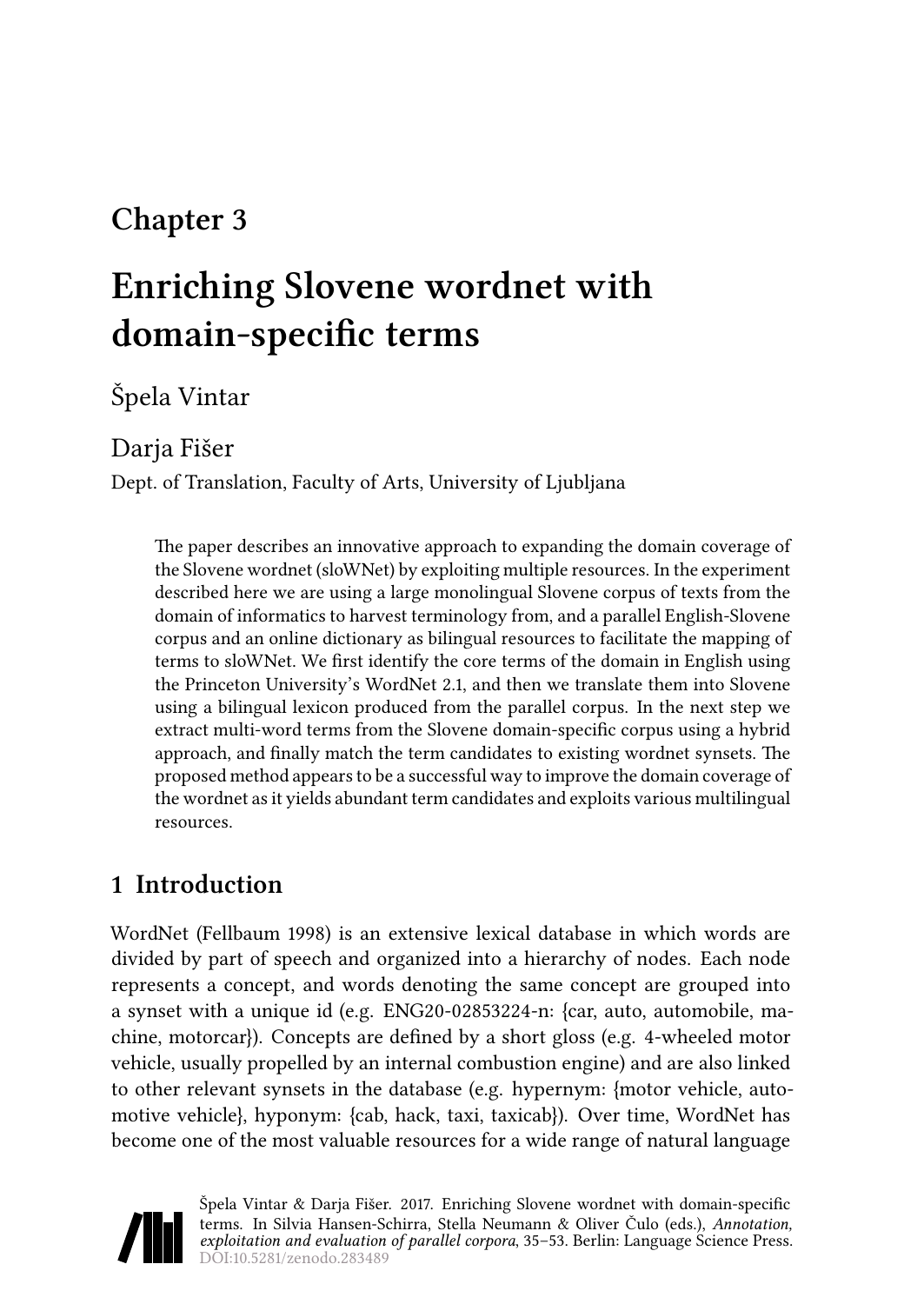processing applications, which initiated the development of wordnets for many other languages as well. $1$ 

One of such enterprises is the building of sloWNet, the Slovene wordnet([Er](#page-15-1)[javec & Fišer 2006](#page-15-1); [Fišer 2007;](#page-15-2) [Fišer & Sagot 2008](#page-15-3)). While this task would normally involve substantial manual labour and the efforts of several linguists, sloW-Net was built almost single-handedly exploiting multiple multilingual resources, such as bilingual dictionaries, parallel corpora and online semantic resources.

A combination of all these approaches yielded the first version of the Slovene wordnet<sup>2</sup> (sloWNet) containing about 17,000 synsets and 20,000 literals. However, the majority of these literals are single-word items, because the main lexicon extraction procedures involved in the building of a wordnet involved no systematic handling of multi-word expressions. Also, sloWNet can only be as good as the resources that had been used for its construction. While the coverage for some domains, such as botany or zoology, is excellent, other domains remain underrepresented with numerous lexical gaps still to be filled. If we wish to use a wordnet in any domain-specific application, such as Word Sense Disambiguation or Machine Translation, it is crucial that it contains the terminology of the target domain. The purpose of this paper is to propose a method to enrich a wordnet with domain-specific single- and multi-word expressions.

The target domain in the experiments described below is information technology (IT), for which we have a 15 million word monolingual corpus and a small 300,000 word parallel corpus. We use automatic term recognition to extract multi-word IT terms from the large Slovene corpus and word alignment to extract a bilingual lexicon of single-word terms from the parallel corpus. Using this lexicon and a domain-specific bilingual dictionary as a bridge across the two languages we connect the Slovene multi-word terms to the wordnet hierarchy via English, ie. the Princeton WordNet (PWN).

The rest of the paper is organized as follows: first, the sloWNet Project is described. [§3](#page-4-0) describes the resources used and the procedure to extract domainspecific expressions from the corpus. [§4](#page-9-0) presents the bilingual part of the experiment where we try to map terms to the wordnet hierarchy. The results are discussed and evaluated in §[5,](#page-11-0) and the paper ends with concluding thoughts and plans for future work.

<sup>1</sup> See [http://www.globalwordnet.org/gwa/wordnet\\_table.htm](http://www.globalwordnet.org/gwa/wordnet_table.htm)

 $^2$  SloWNet is distributed under the Creative Commons licence, http://nl.ijs.si/slownet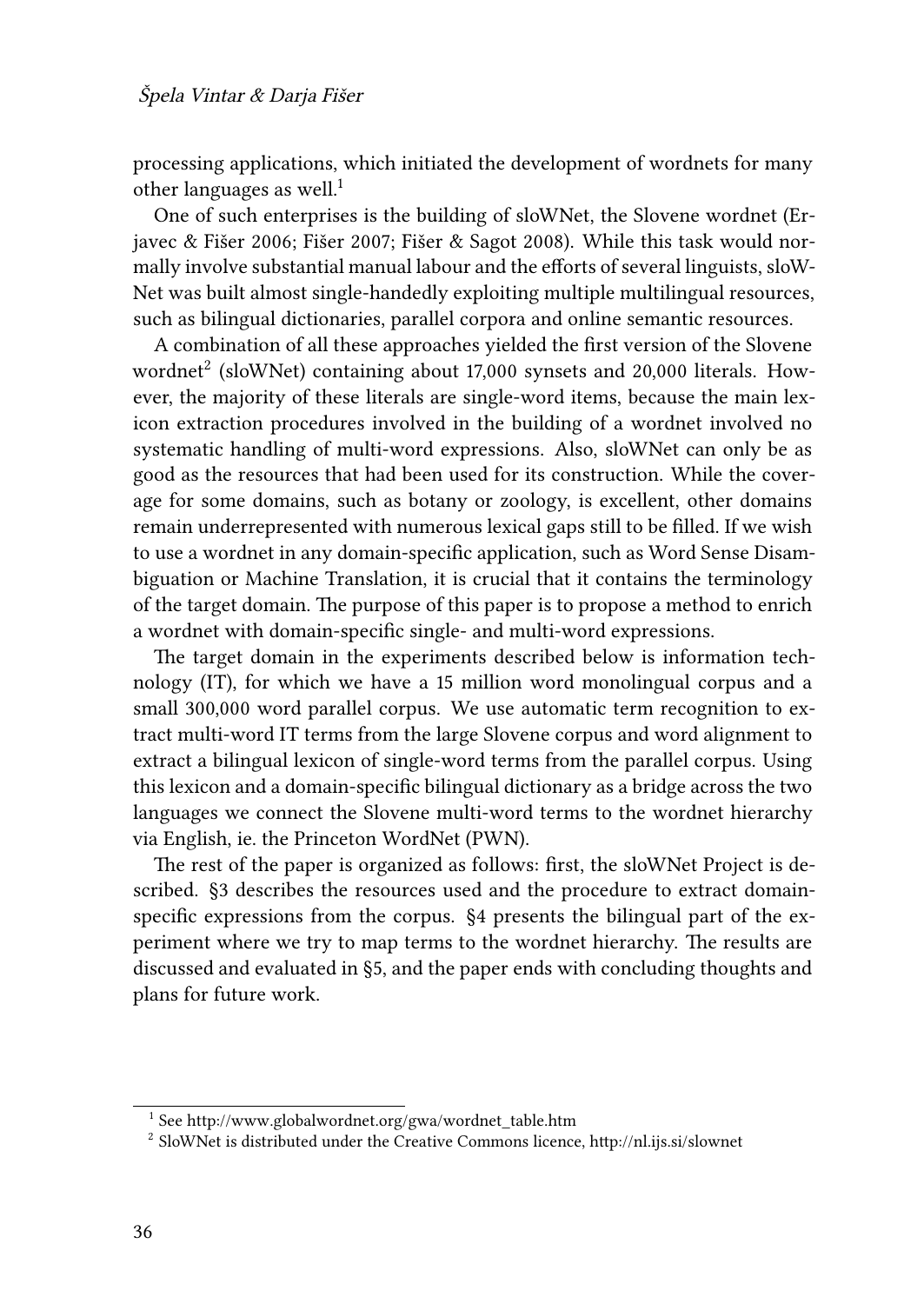### **2 Building sloWNet**

The first version of the Slovene wordnet was created on the basis of the Serbian wordnet [\(Krstev et al. 2004\)](#page-16-0), which was translated into Slovene with a Serbian-Slovene dictionary. The main advantages of this approach were the direct mapping of the obtained synsets to wordnets in other languages and the density of the created network. The main disadvantage was the inadequate disambiguation of polysemous words, therefore requiring extensive manual editing of the results. The core sloWNet contains 4,688 synsets, all from Base Concept Sets 1 and 2.

In the process of extending the core sloWNet we tried to leverage the resources we had available, which are mainly corpora. Based on the assumption that translations are a plausible source of semantics we used multilingual parallel corpora such as the Multext-East([Erjavec & Ide 1998](#page-15-4)) and the JRC-Acquis corpus [\(Stein](#page-16-1)[berger et al. 2006\)](#page-16-1) to extract semantically relevant information([Fišer 2007\)](#page-15-2).

We assumed that the multilingual alignment based approach can either convey sense distinctions of a polysemous source word or yield synonym sets based on the following criteria (cf. [Dyvik 1998](#page-15-5), [Diab & Resnik 2002](#page-15-6) and [Ide, Erjavec &](#page-16-2) [Tufis 2002\)](#page-16-2):

(a) senses of ambiguous words in one language are often translated into distinct words in another language (e.g. Slovene equivalent for the English word *school* meaning 'educational institution' is *šola* and *jata* for a large group of fish);

(b) if two or more words are translated into the same word in another language, then they often share some element of meaning (e.g. the English word *boy* meaning a 'young male person' can be translated into Slovene as either *fant* or *deček*).

In the experiment, corpora for up to five languages (English, Slovene, Czech, Bulgarian and Romanian) were word-aligned, with Uplug([Tiedemann 2003\)](#page-17-0) used to generate a multilingual lexicon that contained all translation variants found in the corpus. The lexicon was then compared to the existing wordnets in other languages. For English, the Princeton WordNet([Fellbaum 1998\)](#page-15-0) was used while for Czech, Romanian and Bulgarian, wordnets developed in the BalkaNet project [\(Tufis 2000\)](#page-17-1) were used. If a match between the lexicon and wordnets across all the languages was found, the Slovene translation was assigned the appropriate synset id. In the end, all the Slovene words sharing the same synset ids were grouped into a synset.

The results obtained in the experiment were evaluated automatically against a manually created gold standard. A sample of the generated synsets was also checked by hand. The results were encouraging, especially for nouns with f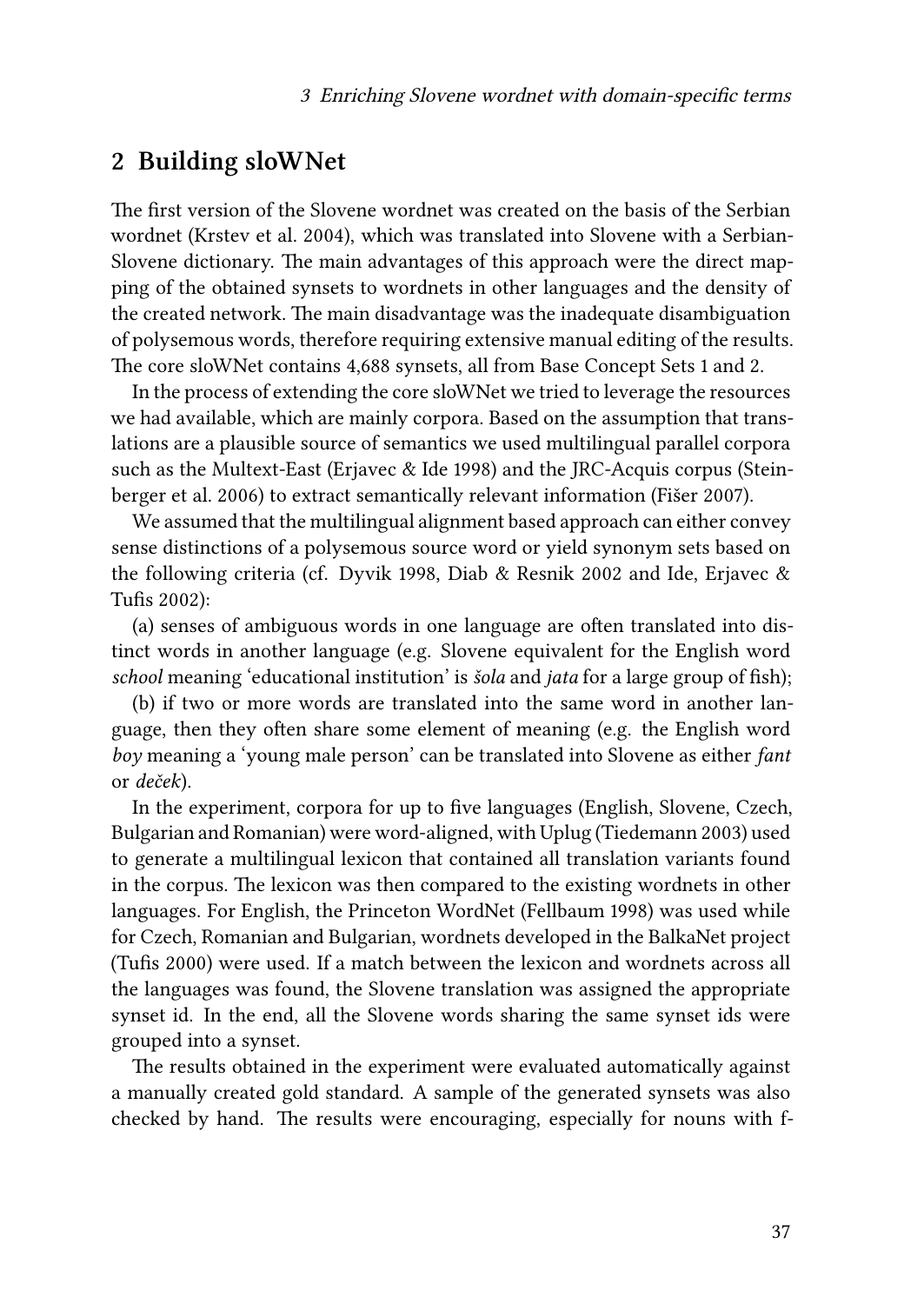measure ranging between 69 and 81%, depending on the datasets and settings used in the experiment. However, the approach had two serious limitations: first, the automatically generated network contains gaps in the hierarchy where no match was found between the lexicon and the existing wordnets, and second, the alignment was limited to single-word literals, thus leaving out all the multiword expressions.

We tried to overcome this shortcoming with extensive freely available multilingual resources, such as Wikipedia and Eurovoc. These resources are rich in specialized terms, most of which are multi-word. Since specialized terminology is typically monosemous, a bilingual approach sufficed to translate monosemous literals from PWN 2.0 into Slovene. A bilingual lexicon was extracted from Wikipedia, Wiktionary and Wikispecies by following inter-lingual links that relate two articles on the same topic in Slovene and English. We improved and extended this lexicon with a simple analysis of article bodies (capitalisation, synonym extraction, preliminary extraction of definitions). In addition we extracted a bilingual lexicon from Eurovoc, a multilingual thesaurus that is used for classification of EU documents. This procedure yielded 12,840 synsets. The translations of the monosemous literals are very accurate and include many multi-word expressions, and thus neatly complement the previous alignment approach. Also, they mostly contain specific, non-core vocabulary.

Synsets obtained from all three approaches were merged and filtered according to the reliability of the sources of translations. The structure of PWN synsets for which no translation could be found with any of the approaches was adopted from PWN based on the hierarchy preservation principle [\(Tufis 2000](#page-17-1)), only the literals were left empty. The entre network of synsets was then formatted in DE-BVisDic XML([Horák et al. 2005\)](#page-16-3). The latest version of sloWNet (2.1, 30/09/2009) contains about 20,000 unique literals, which are organized into almost 17,000 synsets, covering about 15% of PWN. Base Concept Sets 1 & 2 are fully covered but there are also many specific synsets. The most frequent domain in sloWNet is Factotum (25%) which was mostly obtained from the dictionary and a parallel corpus, while the following three are Zoology (17%), Botany (13%) and Biology (7%) and come from Wikipedia.

sloWNet mostly contains nominal synsets (91%), and there are some verbal and adjectival synsets as well. Apart from single word literals, there are also quite a few multi-word expressions (43%). These too mostly come from Wikipedia. Synsets in sloWNet are relatively short as 66% of them contain only one literal, average synset length being 1.16 literals. The longest synset contains 16 literals (for verb *goljufati* 'cheat'). The most common relation in sloWNet is hypernymy,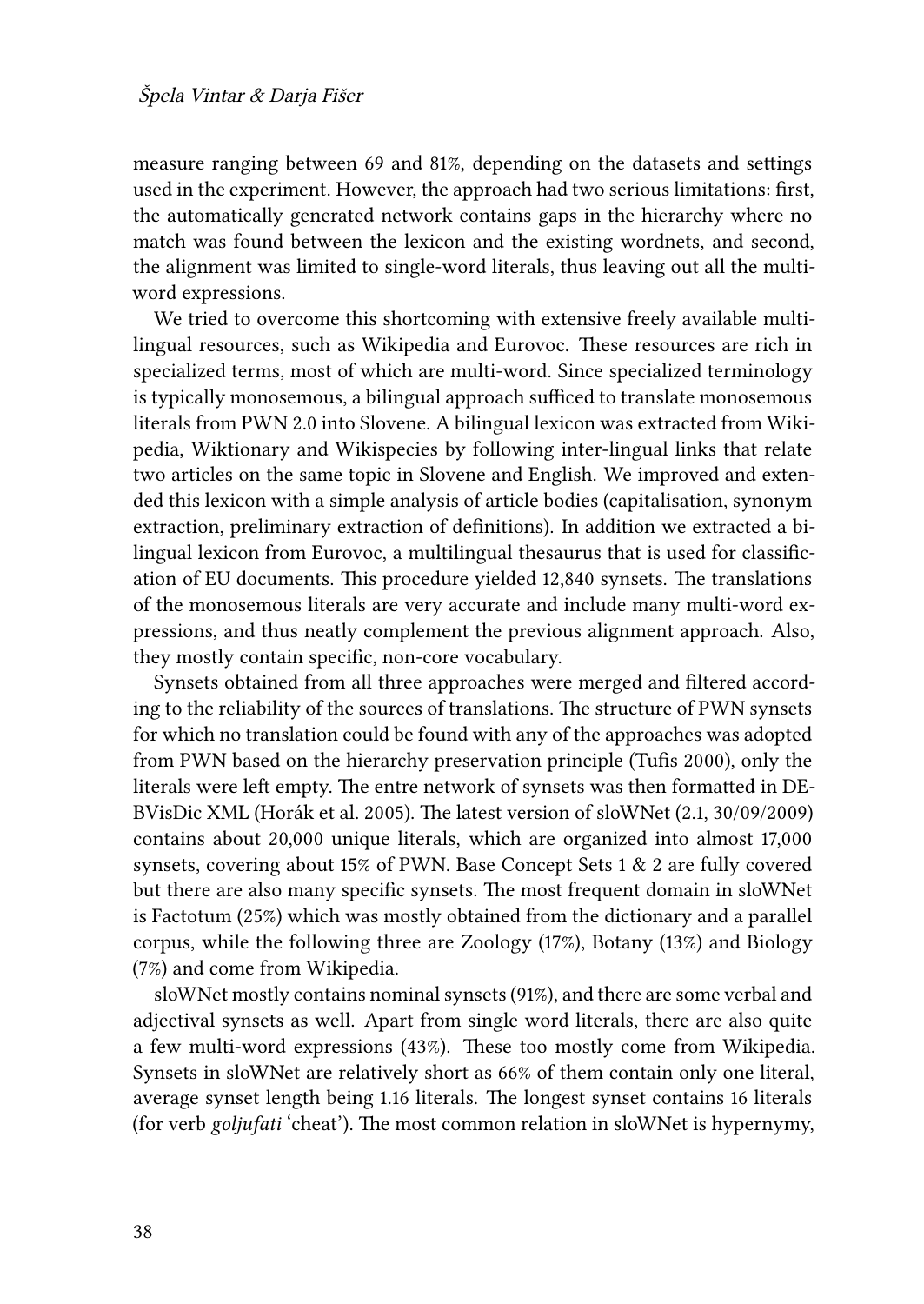which represents almost half of all relations in the wordnet (46%). Hypernymy is by far the most prevalent relation for nouns (91%). Nominal hypernymy chains tend to be quite long, the longest ones containing 16 synsets. Since sloWNet does not cover the entire inventory of PWN concepts, there are some gaps (empty synsets) in the network. An investigation of nominal hierarchies revealed that almost half (46%) of the chains do not contain a single gap and that there are only 2% of chains with five or more gaps. These gaps will have to be filled in the future in order to obtain a denser hierarchy of nodes.

## <span id="page-4-0"></span>**3 Harvesting domain-specific terminology from specialised corpora**

#### **3.1 Multi-word expressions and wordnet**

Multi-word expressions (MWE) are lexical units that include a range of linguistic phenomena, such as nominal compounds (e.g. *blood vessel*), phrasal verbs (e.g. *put up*), adverbial and prepositional locutions (e.g. *on purpose, in front of* ) and other institutionalized phrases (e.g. *de facto*). MWEs constitute a substantial part of the lexicon, since they express ideas and concepts that cannot be compressed into a single word. Moreover, they are frequently used to designate complex or novel concepts. As can be seen in Table [1,](#page-4-1) the majority of MWEs in the Princeton WordNet do not belong into any of the Basic Concept Sets, meaning that they encode specialized concepts and are frequently terms.

<span id="page-4-1"></span>As a consequence, their inclusion into a wordnet is of crucial importance, because any kind of semantic application without appropriate handling of MWEs is severely limited.

| Group            | Frequency |
|------------------|-----------|
| other            | 64,205    |
| BCS <sub>3</sub> | 1,470     |
| BCS <sub>2</sub> | 926       |
| BCS <sub>1</sub> | 339       |
| total            | 66,940    |

Table 1: The distribution of MWEs in PWN across BCS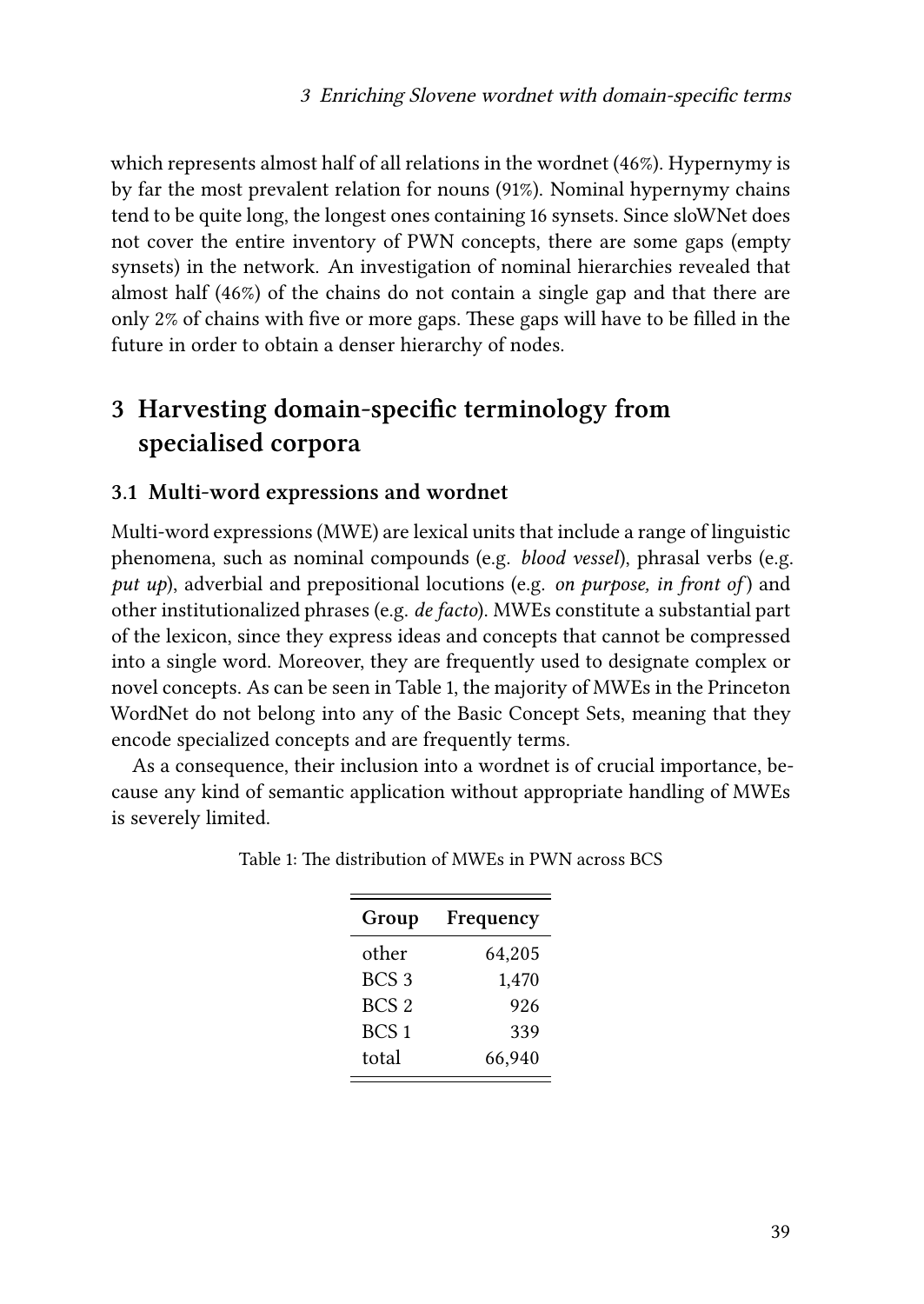For the purpose of MWE identification, various syntactical([Bourigault 1993](#page-14-0)), statistical [\(Tomokiyo & Hurst 2003](#page-17-2)) and hybrid semantic-syntactic-statistical methodologies [\(Piao et al. 2003](#page-16-4), [Dias & Nunes 2004](#page-15-7)) have been proposed, to name but a few. Since the majority of MWEs included in the Princeton WordNet are nominal (see Table [2](#page-5-0)) and compositional, our approach is based on syntactic features of MWEs.

| <b>POS</b> | Frequency |
|------------|-----------|
| nouns      | 60,931    |
| verbs      | 4,315     |
| adverbs    | 955       |
| adjectives | 739       |
| total      | 66,940    |

<span id="page-5-0"></span>Table 2: The distribution of MWEs in PWN across part-of-speech (The figures were taken from Princeton WordNet 2.1.)

In addressing the issue of MWEs in sloWNet, we initially wanted to find Slovene equivalents for the MWEs already present in Princeton WordNet. We describe this experiment and its successful implementation in([Vintar & Fišer 2008\)](#page-17-3).

#### **3.2 Resources**

If a wordnet is to be used in a semantic application within a specific domain, we wish to ensure its coverage within this domain primarily for the target language. The goal we address here is thus how to enrich sloWNet with domain-specific Slovene MWEs regardless of whether their English counterparts are included in PWN or not.

The resources we use to this end are the following (Figure [1\)](#page-6-0):

- Ikorpus, a Slovene corpus of Computer Science texts, size ca. 15 million words, morphosyntactically annotated and lemmatized,
- a Slovene-English parallel corpus of Computer Science abstracts, size ca. 300,000 words, morphosyntactically annotated and lemmatized,
- Islovar, a Slovene-English online dictionary of Computer Science,
- Princeton WordNet.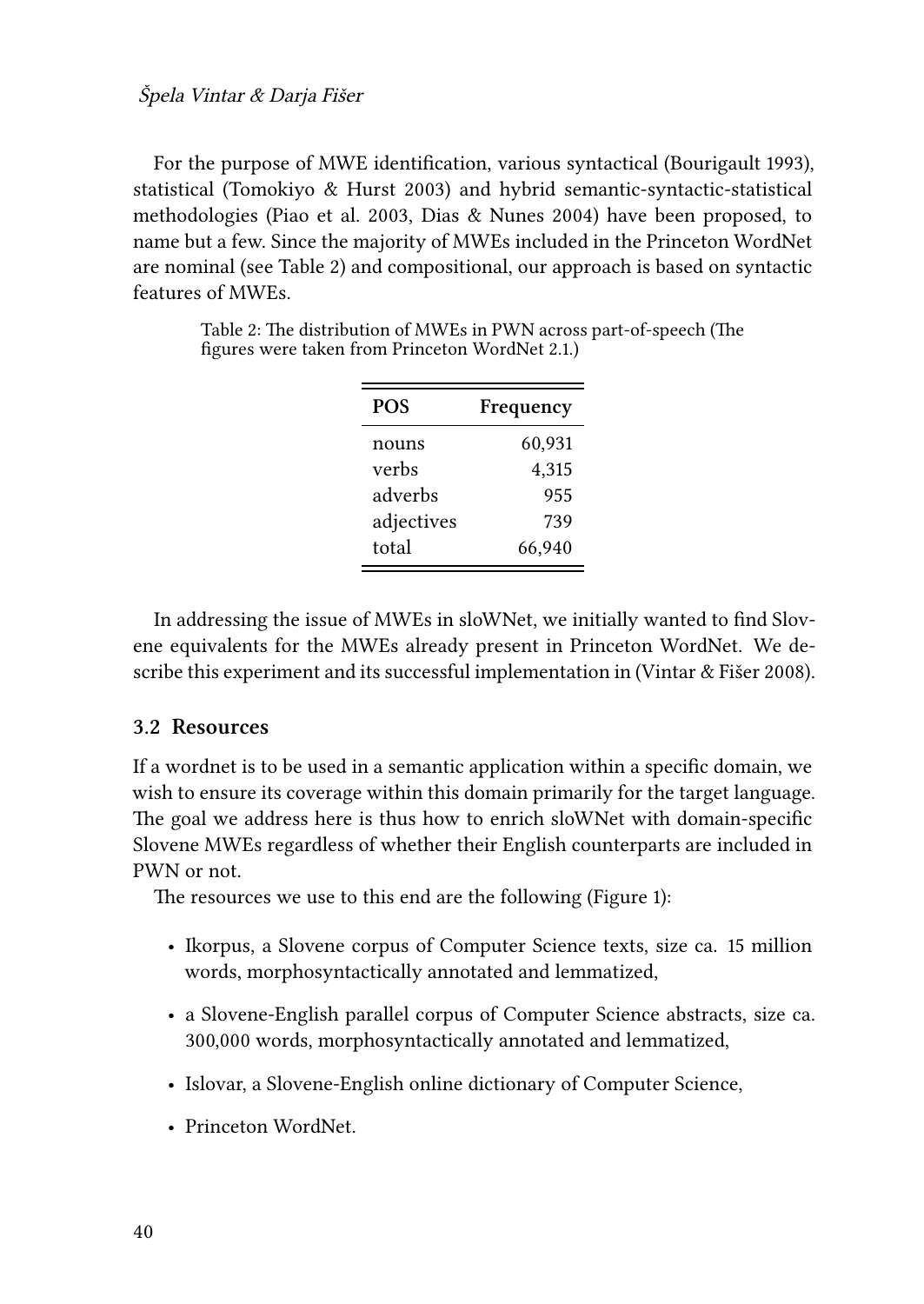The idea underlying our approach is that a large domain-specific corpus, especially one sufficiently varied in terms of register and text types, can be an excellent source of domain knowledge. Using terminology extraction, gloss extraction and relation extraction, and mapping these to an existing semantic structure such as a wordnet, can help us construct a valuable domain-specific semantic resource for any language and with minimum manual effort. However, in order to map the extracted terms in the target language onto a wordnet, we need a bilingual resource, preferably a domain-specific one, to provide the links between the source structure (in our case PWN) and the target structure (sloWNet). For our target domain of information science we have compiled a small parallel corpus of scientific abstracts and combined it with a bilingual online dictionary of computer science. Since both of these bilingual resources are used primarily to translate the hypernyms of the extracted terms, the parallel corpus does not need to fulfill all the requirements of a representative corpus.

<span id="page-6-0"></span>

Figure 1: Resources for harvesting MWEs

#### **3.3 Automatic Term Extraction**

The domain-specific Ikorpus is composed of texts from five journals dealing with computer science, information and communication technology, and it also con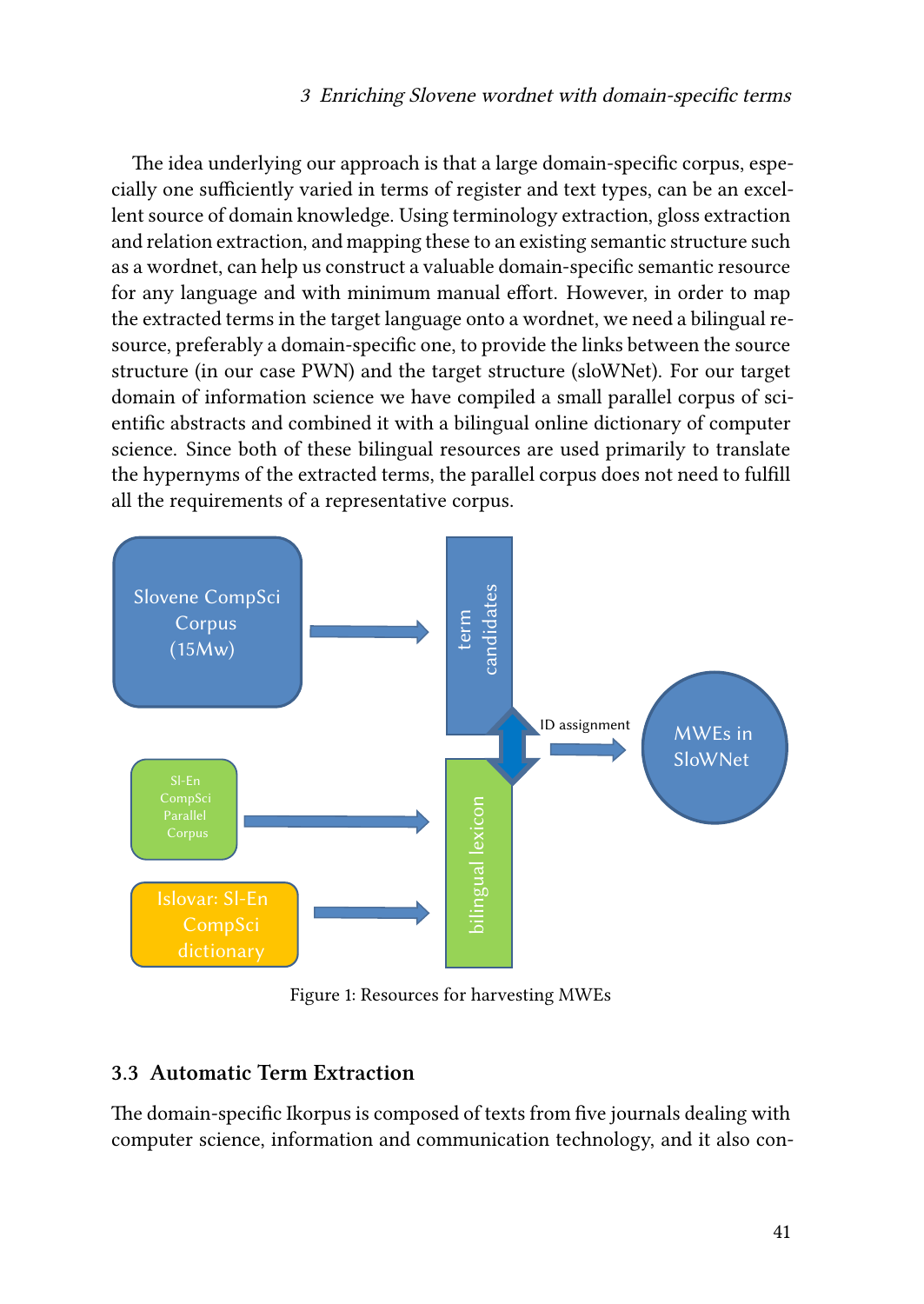tains five consecutive volumes of proceedings of the largest informatics conference in Slovenia (DSI). Its size is approximately 15 million running words, which makes it an excellent and fairly representative source of terminology.

The task of automatically identifying domain-specific terms in texts has been addressed by numefrom PWN 2.0 into Slovenerous authors and has been tackled to the extent that there now exist several commercial tools with term extraction functionality. The main approaches described in literature range from statistical ones, where terms are viewed as kinds of collocations, and the challenge lies in identifying the optimal word dependency measure([Dunning 1993;](#page-15-8) [Daille 1995](#page-14-1)), to more linguistically informed and hybrid approaches, where part-of-speech, morphology and syntax are exploited as indicators of termhood([Heid 1999;](#page-16-5) [Dias](#page-15-9) [et al. 2000\)](#page-15-9). More recent approaches introduce semantics and utilize context features to detect terminologically relevant phrases in running text [\(Maynard &](#page-16-6) [Ananiadou 1999](#page-16-6); [Gillam, Tariq & Khurshid 2007](#page-15-10)), as well as propose methods for the identification of term variants [\(Jacquemin 2001\)](#page-16-7). An overview of the trends is given in [Kageura et al. \(2004\).](#page-16-8)

In our experiment, automatic term extraction is performed using a hybrid approach based on morphosyntactic patterns for Slovene and statistical ranking of candidates [\(Vintar 2004;](#page-17-4) [2009](#page-17-5)). The patterns, such as Adjective+Noun or Noun+Noun[Gen], yield numerous potential MWEs. After candidate phrases are extracted from the corpora, a term weighting measure is used to assign a "termhood" value to each phrase. The termhood value *W* of a candidate term *a* consisting of *n* words is computed as

$$
W(a) = \frac{f_a^2}{n} * \sum_{1}^{n} (\log \frac{f_{n,D}}{N_D} - \log \frac{f_{n,R}}{N_R})
$$

where  $f_a$  is the absolute frequency of the candidate term in the domain-specific corpus,  $f_{n,D}$  and  $f_{n,R}$  are the frequencies of each constituent word in the domainspecific and the general language reference corpus respectively and *N<sup>D</sup>* and *N<sup>R</sup>* are the sizes of these two corpora in tokens.

The rationale of the termhood measure is that terms are composed of terminologically relevant words, and the measure of terminological relevance is the comparison of a word's frequency between a domain-specific corpus and a general language corpus. This intuitive notion was first exploited by [Ahmad et al.](#page-14-2) [\(1992\)](#page-14-2) and implemented in other term extraction tasks [\(Scott 1998;](#page-16-9) [Heid et al.](#page-16-10) [2001](#page-16-10)), however mostly for single-word terms. We use a modified version of this idea by adjusting it to multi-word expressions and including the frequency of the entire expression to override non-terminological phrases occurring only once.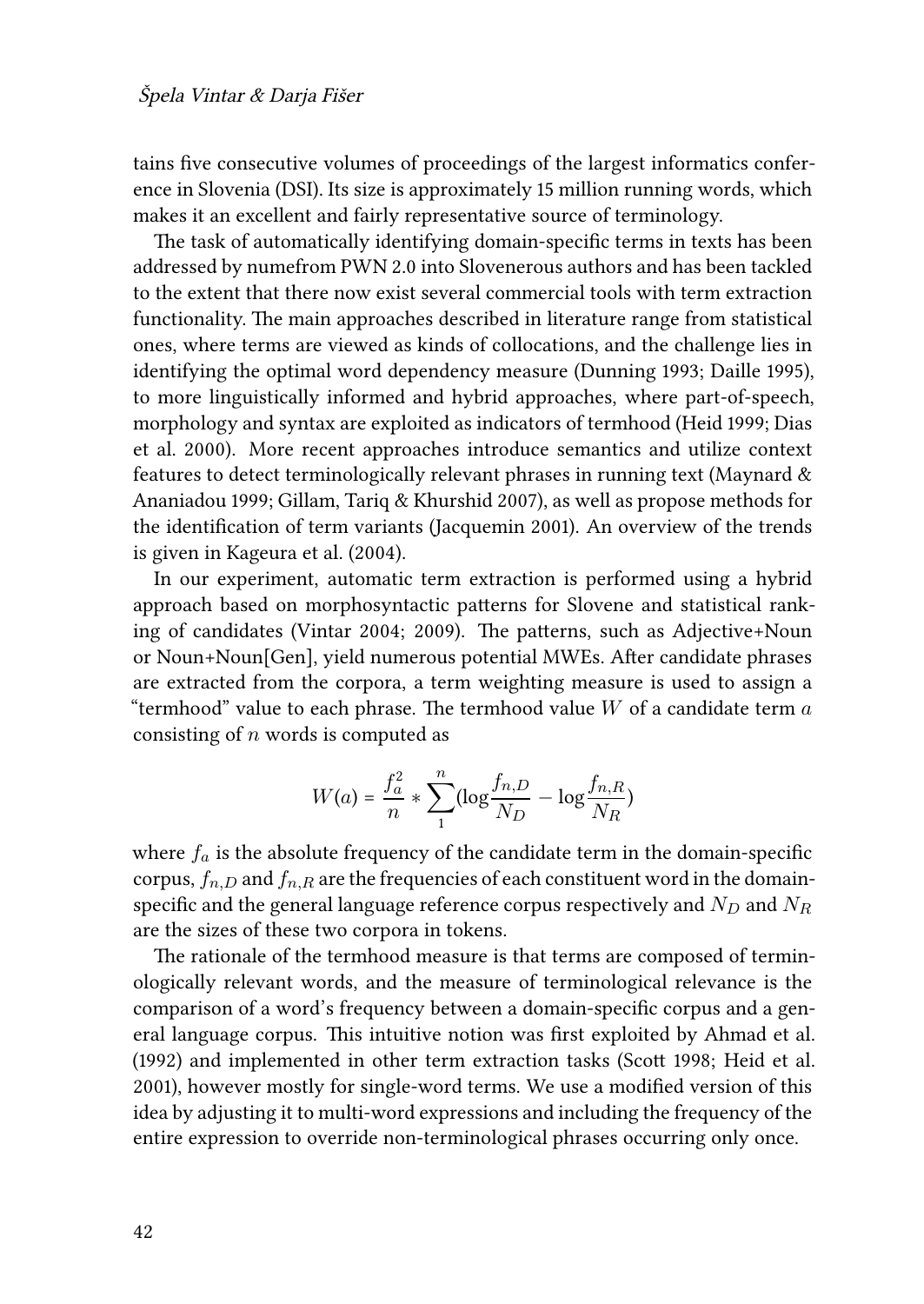For example, if we compare two phrases a and b, both occurring in the corpus of computer science texts, *spletni brskalnik* 'web browser', (517) and *kakovost izdelka* 'product quality' (74), using the 619-million-words FidaPlus corpus as the source of comparative frequencies we get the following result which indicates that the first phrase is terminologically more relevant than the second:

- (1)  $W(a) = 517^2/2$  \*  $(9.18 + 2.93) = 1618434.89$
- (2)  $W(b) = 74^2/2 * (1.31 + 1.20) = 6872.38$

The term extraction procedure performed on the 15-million-token Slovene corpus of computer science yielded over 70,000 term candidates of length up to 4 words (Table [3](#page-8-0)). Given this bulk we can safely assume that not all of them are really terms we would like to include in sloWNet. As it turns out, the candidates list contains a large number of named entities, such as names of software and hardware products, vendors and manufacturers. Since few of these names might be terminologically relevant, we excluded them from further processing. We also employed a frequency threshold and discarded all term candidates which occurred less than 5 times.

The extractor uses morphosyntactic patterns, therefore each multi-word term candidate, e.g. *domenski strežnik* 'domain name server', can be automatically assigned a headword (*strežnik* 'server') and we assume this to be the hypernym of the term candidate.

<span id="page-8-0"></span>

| <b>MWE</b> size                           | Number of candidates |
|-------------------------------------------|----------------------|
| 2 words $(Adj+N, N+N, )$                  | 54.844               |
| 3 words $(Adj + Adj + N, N + Prep + N, )$ | 16,861               |
| 4 words $(Adj + Adj + N + N, )$           | 2,605                |
| Total                                     | 74.310               |

Table 3: Term candidates and their length in words

Clearly, the domain-specific terms constitute a valuable lexical resource, but not until we can introduce some semantic structure. The next step therefore is to integrate at least some of these terms into sloWNet.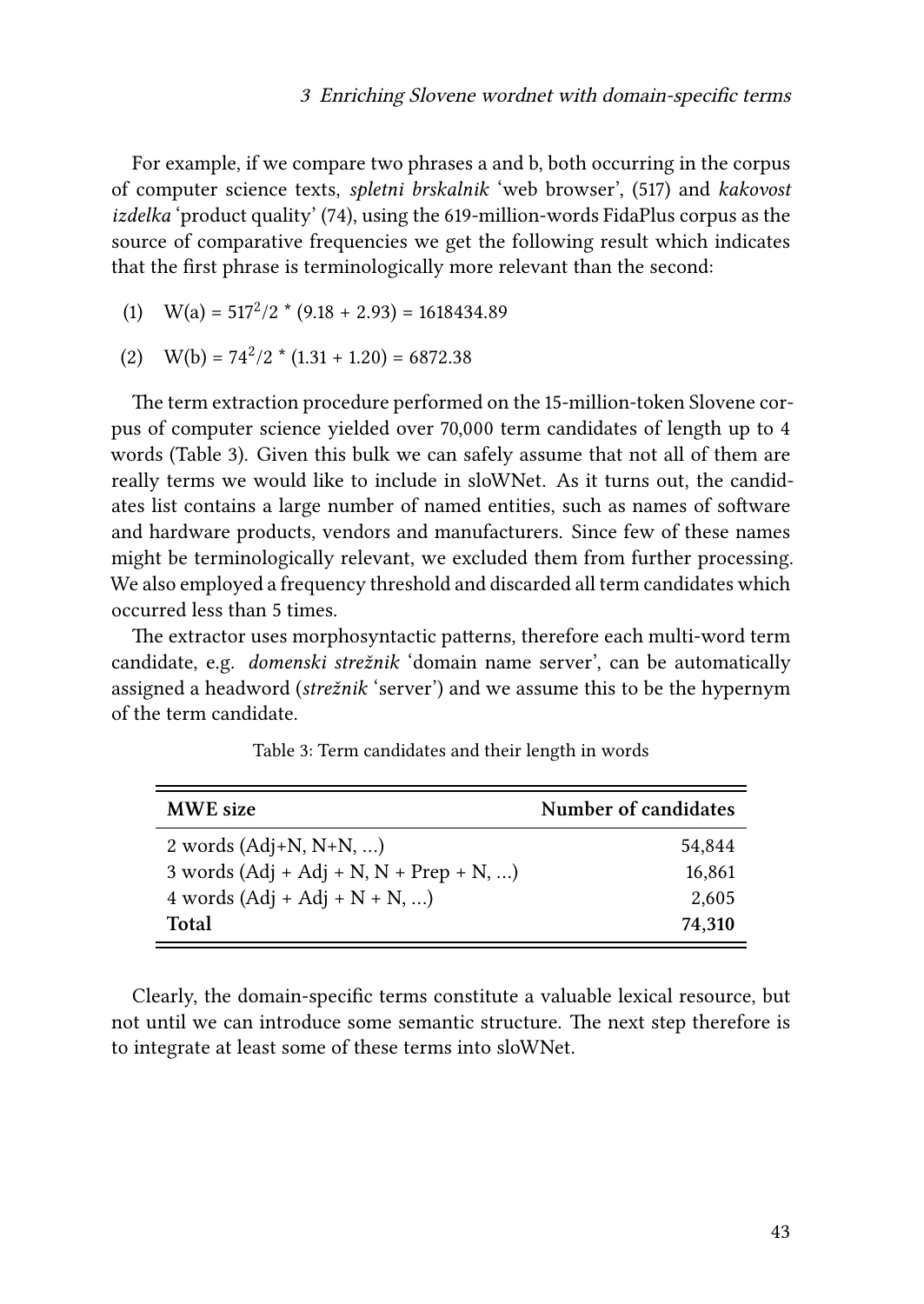### <span id="page-9-0"></span>**4 Mapping terms to sloWNet**

At this point we have a large number of Slovene multi-word terms without any semantic information other than the headword of each unit. Thus, for a term such as *prosto programje* 'free software', since it has been extracted through the syntactic pattern Adjective + Noun, we know that *programje* 'software' is the headword and *prosto* the modifier. We may also assume that *programje* is the hypernym of *prosto programje*, and hence we could add *prosto programje* into sloWNet as the hyponym of *programje*, but only if sloWNet already contains the required headword *programje*.

For many multi-word terms this turns out not to be the case, which is why we wish to add both the hypernym and its extracted hyponyms to sloWNet in order to fill as many lexical gaps as possible. We use the Princeton WordNet (PWN) as the source of semantic structure, and to be able to link headwords to this structure we use bilingual lexicon extraction.

#### **4.1 Bilingual lexicon extraction**

Bilingual lexicon extraction, also known as word alignment, is a statistical procedure where for each source word *a* the algorithm computes the probabilities ofall of its potential translation equivalents  $t_1$ ,  $t_2$ ,  $t_n$  in the target language ([Och](#page-16-11) [& Ney 2003](#page-16-11)). The translation equivalents with the highest probability scores are then proposed as entries in the bilingual lexicon. Bilingual lexicon extraction can only be performed on parallel corpora or bitexts.

A small English-Slovene parallel corpus of 300,000 tokens is fed to the Uplug word aligner([Tiedemann 2003](#page-17-0)), which produces suggested translations for each word found in the corpus. To improve accuracy, we use only alignments of words that occur more than once and alignment scores over 0.05. This yields a bilingual single-word lexicon of 1326 words, mostly nouns (Table [4\)](#page-9-1).

<span id="page-9-1"></span>

| Freq | <b>Score</b> | English      |   | POS Slovene     | <b>POS</b> |
|------|--------------|--------------|---|-----------------|------------|
| 4    | 0.058264988  | adaptability | n | prilagodljivost | n          |
| 8    | 0.100445189  | additional   | a | dodaten         | а          |
| 5    | 0.138443460  | agent        | n | agent           | n          |

Table 4: Sample entries in the bilingual lexicon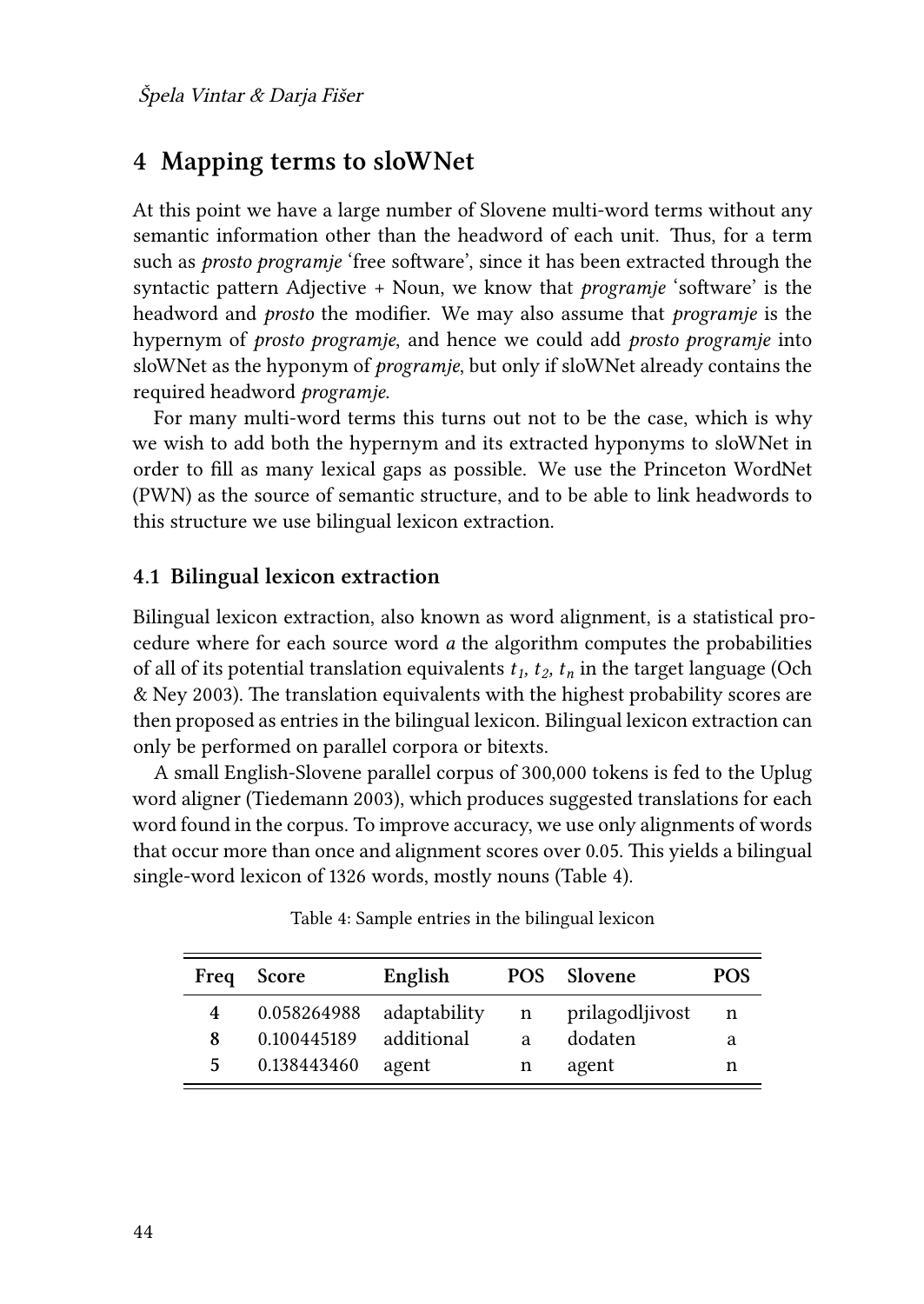In order to improve coverage and accuracy, the automatically extracted bilingual lexicon is further enlarged with entries from the English-Slovene online dictionary of computer science Islovar. The dictionary provides approximately 5,000 bilingual entries and is consulted also in certain cases of ambiguous headword, as described below.

#### **4.2 Adding Terms to sloWNet**

For each Slovene multi-word term candidate we first identify its headword and assume that the headword is its hypernym. Using our bilingual lexicon we translate the headword into English and retrieve its synset IDs from PWN. If the headword turns out to be monosemous, the entire group of multi-word terms with the same hypernym can be added to sloWNet under the unique synset ID (Table [5\)](#page-10-0).

<span id="page-10-0"></span>

| Term candidates                                                                 | Hypernym, English<br>translation and<br>possible synset IDs | Selected synset ID |
|---------------------------------------------------------------------------------|-------------------------------------------------------------|--------------------|
| prosto programje ('free software')<br>priloženo programje ('attached software') | programje = software                                        | ENG20-06162514-n   |
| ustrezno programje ('appropriate software')                                     | ENG20-06162514-n                                            |                    |
| novejše programje ('updated software')                                          | computer science                                            |                    |
| dodatno programje ('additional software')<br>vohunsko programje ('spyware')     |                                                             |                    |

|  | Table 5: Monosemous headword |  |
|--|------------------------------|--|
|--|------------------------------|--|

If the headword could be assigned several possible senses, we exploit the domain label in the wordnet, such as *factotum, biology* etc. If one of the senses of the polysemous headword belongs to the domain Computer Science, then this sense is chosen (Table [6\)](#page-11-1).

If the headword is already part of sloWNet, no disambiguation is needed and the terms can be simply added as hyponyms to the existing Slovene hypernym. Also, in some cases one of the extracted multi-word terms was already in the Islovar dictionary. We can then use the English translation of the term to look up the correct hypernym and synset ID in PWN.

Nevertheless there remain many cases where the polysemous headword does not belong to the CompSci domain in the wordnet and it is neither included in sloWNet or Islovar. In such cases the correct sense must be picked manually (Table [7\)](#page-11-2).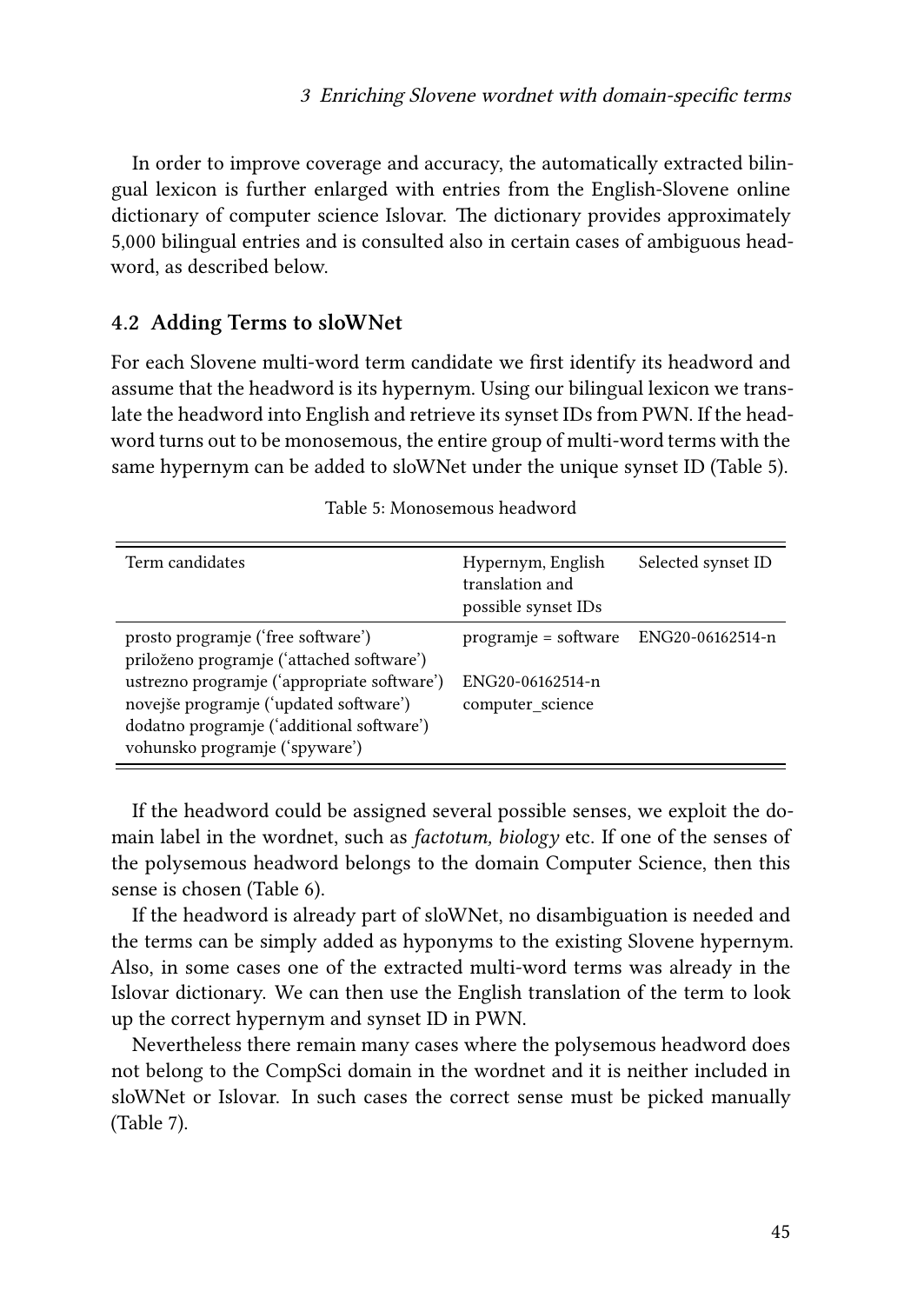<span id="page-11-1"></span>

| Term candidates                                    | Hypernym, English<br>translation and<br>possible synset IDs | Selected synset ID |
|----------------------------------------------------|-------------------------------------------------------------|--------------------|
| vgrajena tipkovnica ('built-in keyboard')          | tipkovnica = keyboard                                       | ENG20-03480332-n   |
| brezžična tipkovnica ('wireless keyboard')         |                                                             |                    |
| zaslonska tipkovnica ('monitor keyboard')          | ENG20-03480198-n                                            |                    |
| tipkovnica qwerty ('QWERTY keyboard')              | computer science                                            |                    |
| navidezna tipkovnica ('virtual keyboard')          |                                                             |                    |
| miniaturna tipkovnica ('miniature keyboard')       | ENG20-03480332-n                                            |                    |
| zunanja tipkovnica ('external keyboard')           | factotum                                                    |                    |
| zložljiva tipkovnica ('folding keyboard')          |                                                             |                    |
| ergonomska tipkovnica ('ergonomic keyboard')       |                                                             |                    |
| programska tipkovnica ('program keyboard')         |                                                             |                    |
| slovenska tipkovnica ('Slovene keyboard')          |                                                             |                    |
| modularna tipkovnica ('modular keyboard')          |                                                             |                    |
| alfanumerična tipkovnica ('alphanumeric keyboard') |                                                             |                    |

#### Table 6: Polysemous headword with CompSci domain

Table 7: Polysemous headword, ID to be selected manually

<span id="page-11-2"></span>

| Term candidates                                                                                                                                                   | Hypernym, English<br>translation and<br>possible synset IDs   | Selected synset ID                              |
|-------------------------------------------------------------------------------------------------------------------------------------------------------------------|---------------------------------------------------------------|-------------------------------------------------|
| nalaganje gonilnikov ('loading drivers')<br>nalaganje podatkov ('loading data')<br>nalaganje programov ('software download')<br>nalaganje strani ('loading page') | ENG20-00671518-n<br>factotum<br>ENG20-13044298-n<br>transport | $n$ nalaganje = loading to be selected manually |

### <span id="page-11-0"></span>**5 Discussion**

Extracting terms from a large domain-specific Slovene corpus yields the bulk of 74,310 term candidates. We keep only those that occur more than five times and where the headword and its English translation can be identified with reasonable accuracy, and we disregard all names and terms that include names. Some of the remaining terms were already either in the Islovar dictionary or in sloWNet, however the large majority were new. Table [8](#page-12-0) shows the number of terms successfully added to sloWNet.

The assumption that the headword of the multi-word expression is at the same time the hypernym of the term may seem daring, however we encountered very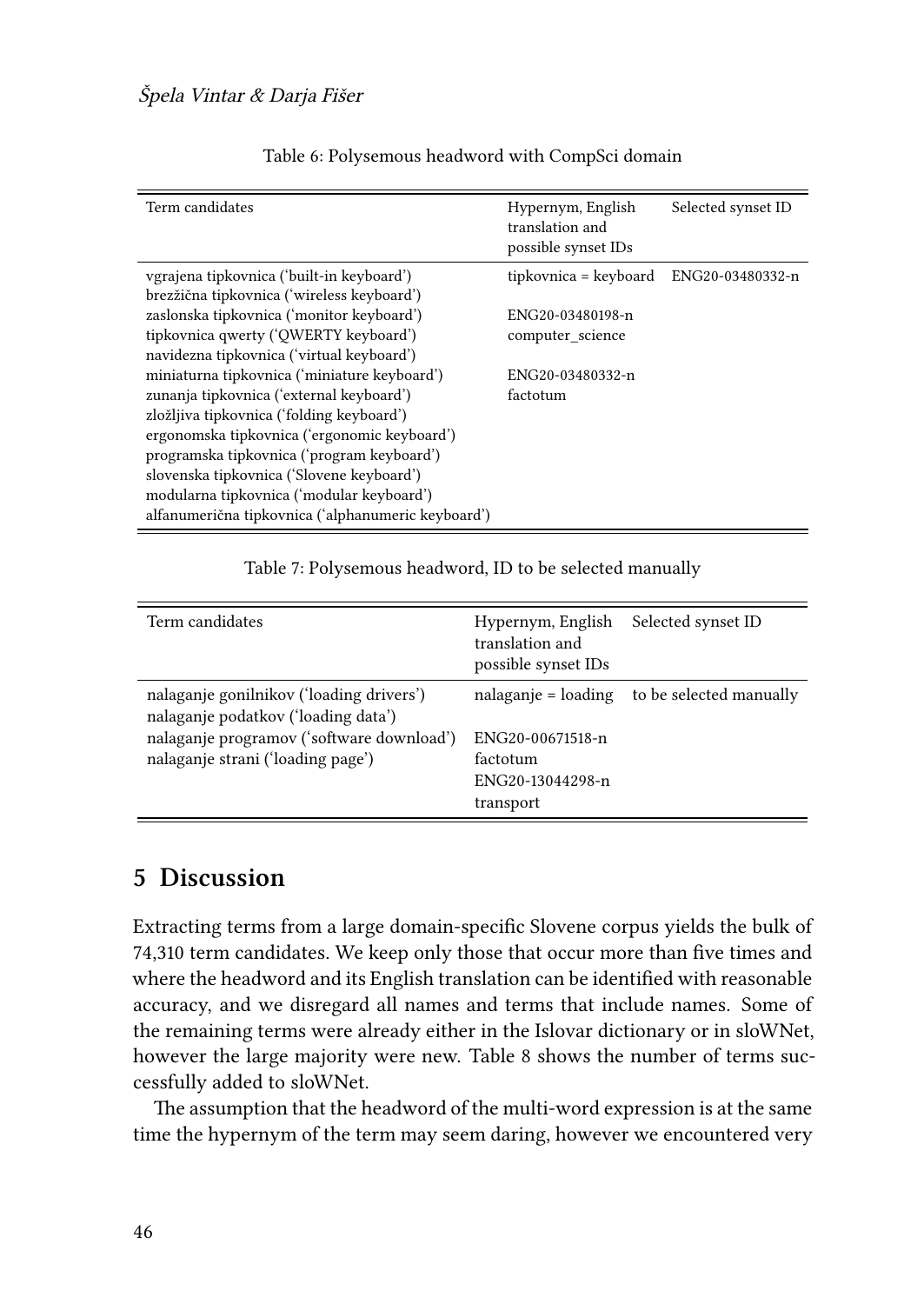| Category           | Number of terms |
|--------------------|-----------------|
| Already in sloWNet | 29              |
| Already in PWN     | 23              |
| Already in Islovar | 198             |
| New                | 5150            |
| Total              | 5400            |

<span id="page-12-0"></span>Table 8: Total term candidates added to sloWNet

few examples where this is not the case. Within a random sample of 200 multiword terms we found 5 terms where the headword could not be considered an appropriate hypernym of the term, for example a *spletni portal* 'web portal' is not a kind of *portal* 'portal'; *portal* being an architectural term, and *prostor na disku* 'disk space' is not a kind of *prostor* 'space'; although both of these headwords could be used elliptically in a computer science context to mean *web portal* or *disk space* respectively.

As has been described in the previous section, the difficult part is determining the correct sense of the potentially polysemous headword. This ambiguity can of course affect a large number of terms, since – as can be seen in Table [6](#page-11-1) – several dozens of multi-word terms share the same headword. While we use all the semantic information we can infer either from the domain label or the online dictionary, nearly half of all the headwords need to be disambiguated manually (Table [9](#page-12-1)).

<span id="page-12-1"></span>

| Category                       | Number of headwords |
|--------------------------------|---------------------|
| Monosemous                     | 84                  |
| Headwords with CompSci domain  | 35                  |
| Headwords already in sloWNet   | 11                  |
| Headwords derived from MWE PWN | 6                   |
| To be picked manually          | 136                 |
| Total                          | 272                 |

Table 9: Categories of headwords

In this respect our methodology could benefit significantly from additional context-based disambiguation procedures. A possible approach would be to use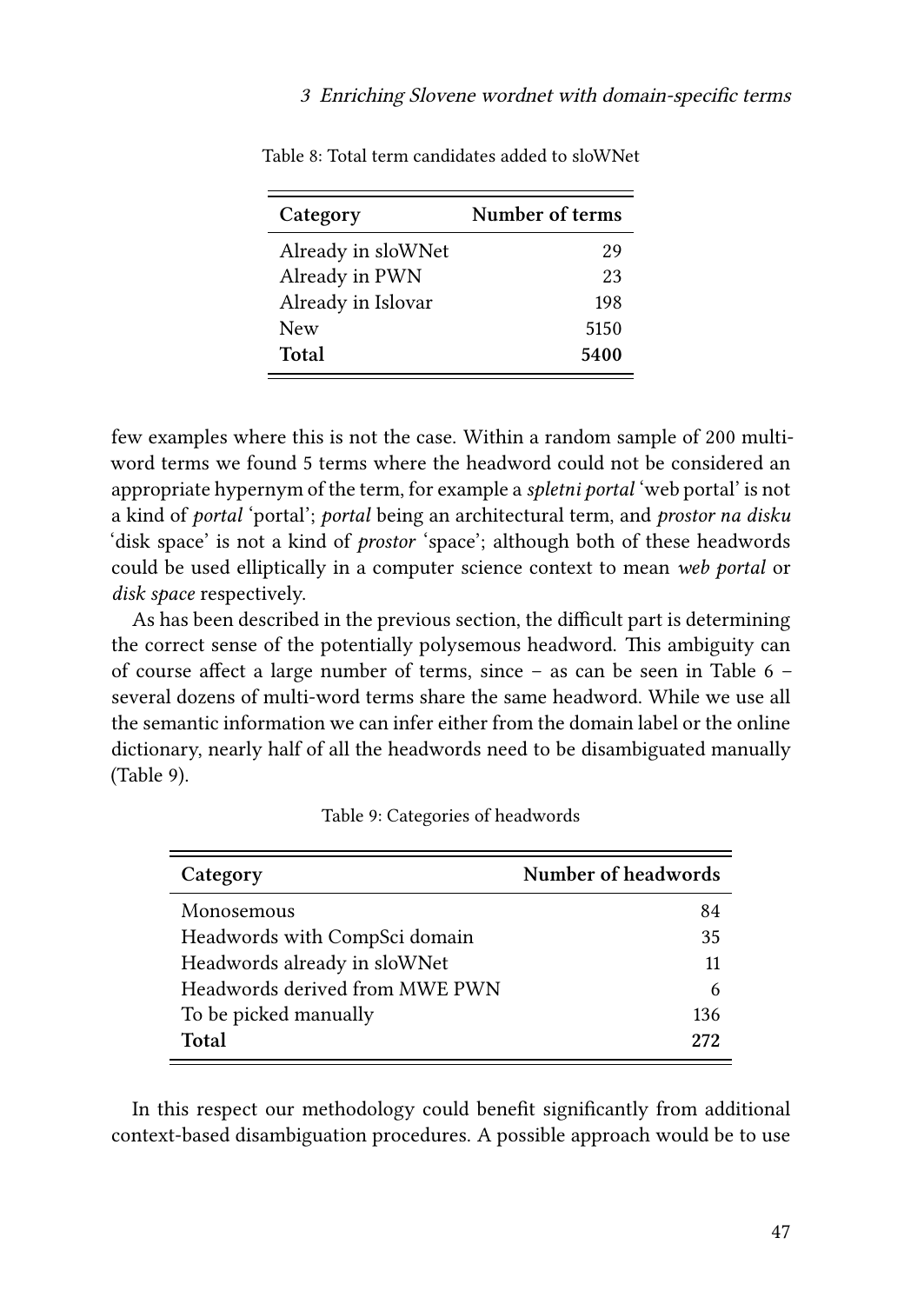the contexts of the polysemous headwords and compute the semantic similarity between the relevant context words and each sense of the headword. The sense with the greatest semantic similarity to the context features is selected as the correct one. This is essentially a word disambiguation task and various authors have proposed similarity measures based on the graph representation of wordnets (e.g. [Leacock & Chodorow 1998](#page-16-12); [Wu & Palmer 1994;](#page-17-6) [Agirre et al. 2009](#page-14-3)). In future experiments we plan to implement such methods for the selection of the correct sense.

Finally it should be noted that the domain labels in Princeton WordNet are sometimes illogical, too specific or not specific enough. If we for example explore the financial domain, there is no label [Finance], but we find three different domains for a related set of concepts: *money* [Money], *coin* [Money], *bank* [Banking], *account* [Banking], *pay* [Economy]. This is clearly a problem for automatic text processing, because we cannot rely on the fact that semantically related lexical items share the same domain label in WordNet. On the other hand there exists a hierarchical structure of WordNet domains which was not taken into account in our experiments. It may be the case that some ambiguity issues could be better resolved using this hierarchy.

#### **6 Conclusions**

We described an approach to improve the domain coverage of a wordnet by enriching it with semi-automatically extracted multi-word terms. Our method utilizes a combination of mono- and bilingual resources. A large monolingual domain-specific corpus is used as the source of terminology, and a smaller parallel corpus combined with a domain-specific dictionary is used to provide translation equivalents of headwords. These are required in order to map the semantic structure of Princeton WordNet onto the Slovene term candidates and thus integrate them into sloWNet.

Although the approach works well and yields many items of specialised vocabulary, the most difficult part is the selection of the correct sense with polysemous headwords. In some cases the correct sense can be inferred from the domain label or from the dictionary, but in many cases this step still has to be performed manually. In the future we plan to implement a sense disambiguation procedure based on semantic similarity.

It should be noted that an evaluation of monolingual term extraction lies beyond the scope of this paper and is not addressed, although the quality of the term candidates clearly influences the results of the experiment described. Term ex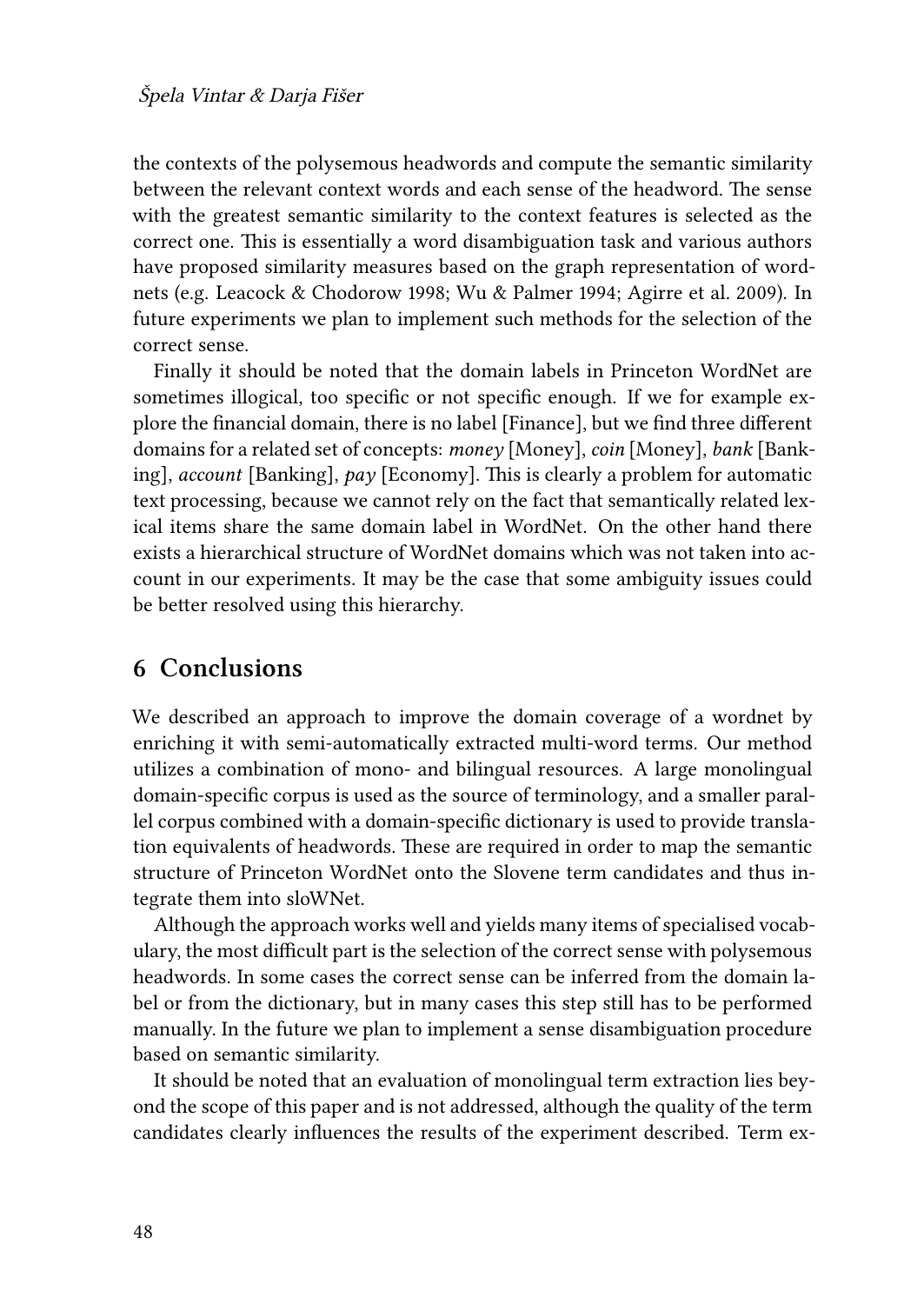traction evaluation depends heavily on the target application, which means that the same system may perform very well in an information retrieval task and poorly in a dictionary-making task. Since the measure of terminological relevance relies on the comparison of relative frequencies between a domain-specific and a reference corpus, the term extraction system performs better for highly specialised domains or, in other words, for terms that do not occur frequently in general language. Information science is in this respect not the ideal domain because IT-related topics are regularly discussed in general language media.

The proposed methodology can be extended to other domains, or indeed other languages. While we employ a specialised monolingual corpus, a bilingual corpus and a specialised bilingual dictionary, the cross-language part of the algorithm is essentially suited to parallel corpora. Especially in domains – or language pairs – for which bilingual dictionaries are scarce it is often more viable to construct a small parallel corpus and use the word-aligned bilingual lexicon to translate headwords. While in other domains we could again exploit the domain labels in WordNet to disambiguate the headword, our methodology is less suitable for general language where polysemy is common and disambiguation can only be performed with context-based methods.

An evaluation of the domain coverage of sloWNet will be performed within a Machine Translation application. In the future we also plan to extend this approach to the extraction of definitions from domain-specific corpora using Machine Learning to distinguish between well-formed and not-well-formed definitions [\(Fišer, Pollak & Vintar 2010\)](#page-15-11).

### **References**

- <span id="page-14-3"></span>Agirre, Eneko, Enrique Alfonseca, Keith Hall, AJana Kravalova, Marius Pasca & Aitor Soroa. 2009. A study on similarity and relatedness using distributional and WordNet-based approaches. In *Proceedings of NAACL-HLT 09*. Boulder, USA.
- <span id="page-14-2"></span>Ahmad, Khurshid, Andrea Davies, Heather Fulford & Margaret Rogers. 1992. What is a term? The semi-automatic extraction of terms from text. In Mary Snell-Hornby, Franz Pöchhacker & Klaus Kaindl (eds.), *Translation studies – an interdiscipline*, 267–278. Amsterdam & Philadelphia: John Benjamins.
- <span id="page-14-0"></span>Bourigault, Didier. 1993. Analyse syntaxique locale pour le repérage de termes complexes dans un texte. *Traitement Automatique des Langues* 34(2). 105–117.
- <span id="page-14-1"></span>Daille, Béatrice. 1995. Combined approach for terminology extraction: Lexical statistics and linguistic filtering. In *COLING 94*, 515–521.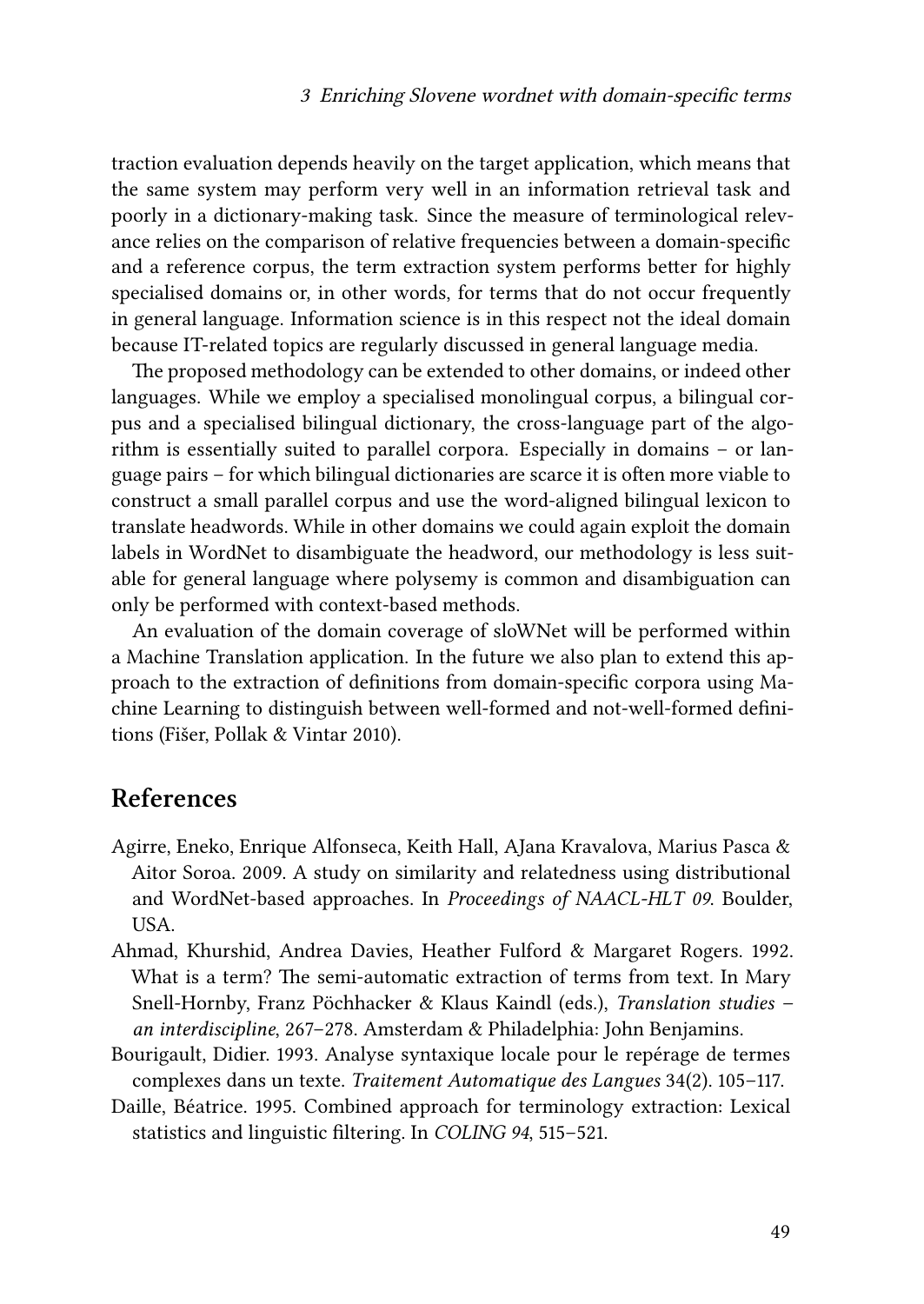- <span id="page-15-6"></span>Diab, Mona & Philip Resnik. 2002. An unsupervised method for word sense tagging using parallel corpora. In *40th Anniversary Meeting of the Association for Computational Linguistics (ACL-02)*, 255–262. Philadelphia: Association for Computational Linguistics.
- <span id="page-15-7"></span>Dias, Gaël & Sérgio Nunes. 2004. Evaluation of different similarity measures for the extraction of multiword units in a reinforcement learning environment. In *Proceedings of the 4th International Conference on Languages Resources and Evaluation*, 1717–1721. Lisbon, Portugal.
- <span id="page-15-9"></span>Dias, Gaël, Sylvie Guilloré, Jean Claude Bassano & José Gabriel Pereira Lopes. 2000. Combining linguistics with statistics for Multiword Term Extraction: A fruitful association? In *Proceedings of 6ème Conférence sur la recherche d'informations assistée par ordinateur (RIAO 2000)*, 1–20. Paris, France.
- <span id="page-15-8"></span>Dunning, Ted. 1993. Accurate methods for the statistics of surprise and coincidence. *Computational linguistics* 19. 61–74.
- <span id="page-15-5"></span>Dyvik, Helge. 1998. Translations as semantic mirrors. In *Proceedings of Workshop W13: Multilinguality in the lexicon ii. The 13th biennial European Conference on Artificial Intelligence ECAI 98*, 24–44. Brighton, UK.
- <span id="page-15-1"></span>Erjavec, Tomaž & Darja Fišer. 2006. Building slovene wordnet. In *Proceedings of the 5th International Conference on Language Resources and evaluation LREC'06*. Genoa, Italy. http://www.lrec-conf.org/lrec2006/nl.ijs.si/et/Bib/LREC06/ [lrec06-slownet-150.pdf.](http://www.lrec-conf.org/lrec2006/nl.ijs.si/et/Bib/LREC06/lrec06-slownet-150.pdf)
- <span id="page-15-4"></span>Erjavec, Tomaž & Nancy Ide. 1998. The MULTEXT-East corpus. In *Proceedings of the First International Conference on Language Resources and Evaluation, LREC'98*. Granada, Spain.
- <span id="page-15-0"></span>Fellbaum, Christiane. 1998. *WordNet: An electronic lexical database*. Cambridge: MIT Press.
- <span id="page-15-2"></span>Fišer, Darja. 2007. Leveraging parallel corpora and existing wordnets for automatic construction of the Slovene wordnet. In *Proceedings of the 3rd Language and Technology Conference L& TC'07*. Poznan, Poland.
- <span id="page-15-11"></span>Fišer, Darja, Senja Pollak & Špela Vintar. 2010. Learning to mine definitions from Slovene structured and unstructured knowledge-rich resources. In *Proceedings of the 7th Language Resources and Evaluation Conference*. Malta.
- <span id="page-15-3"></span>Fišer, Darja & Benoît Sagot. 2008. Combining multiple resources to build reliable wordnets. In *Text, Speech and Dialogue Conference (LNCS 2546)*, 61–68. Berlin & Heidelberg: Springer.
- <span id="page-15-10"></span>Gillam, Lee, Mariam Tariq & Ahmad Khurshid. 2007. Terminology and the construction of ontology. In Fidelia Ibekwe-SanJuan, Anne Condamines & M.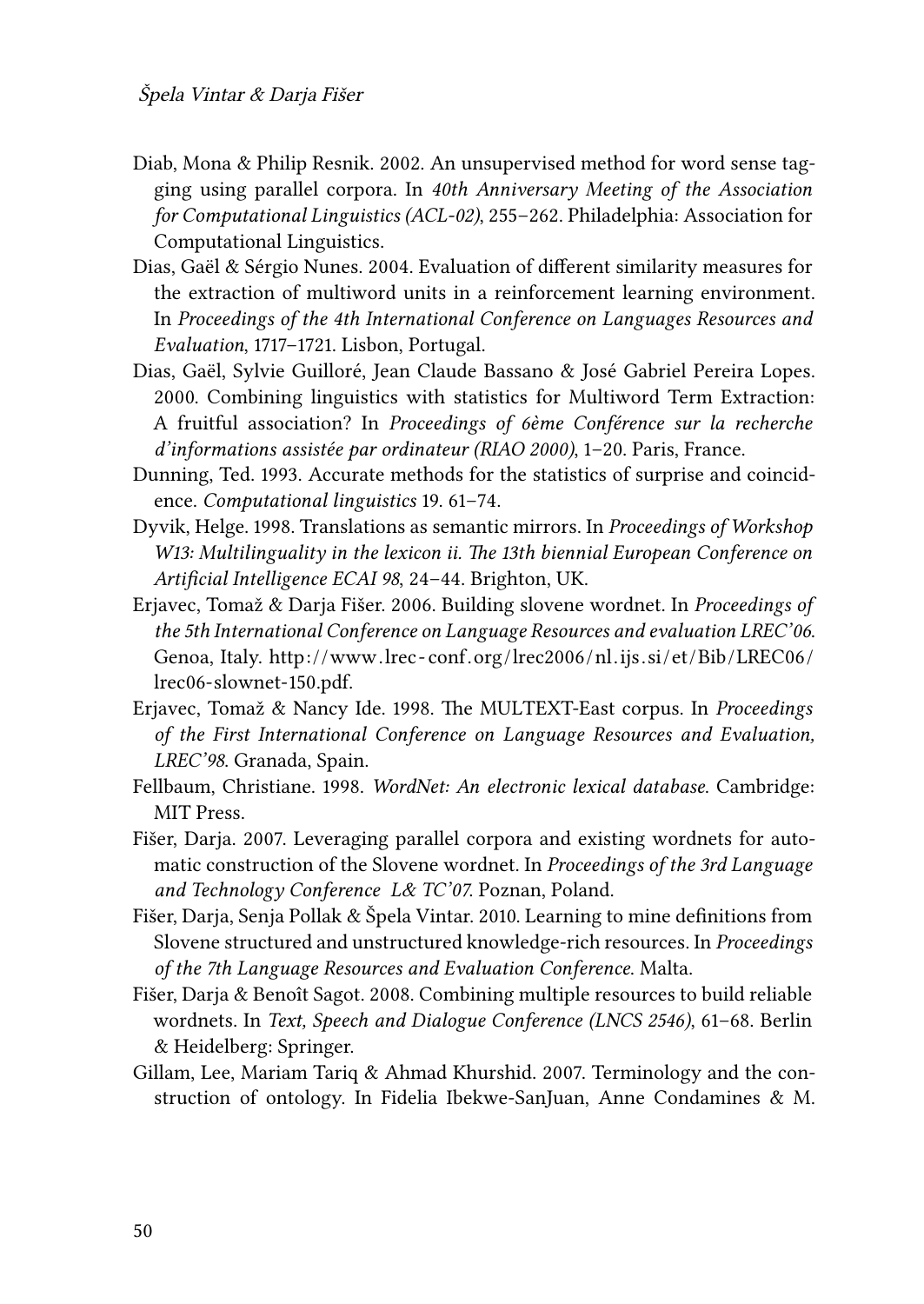Teresa Cabré Castellví (eds.), *Application-driven terminology engineering*, 49– 74. Amsterdam & Philadelphia: John Benjamins.

- <span id="page-16-5"></span>Heid, Ulrich. 1999. Extracting terminologically relevant collocations from German technical texts. In Peter Sandrini (ed.), *Terminology and knowledge engineering (TKE99)*, 241–255. Vienna: TermNet.
- <span id="page-16-10"></span>Heid, Ulrich, Stefan Evert, Arne Fitschen, Marion Freese & Andreas Vögele. 2001. *Term candidate extraction in DOT: Dot final report, Part II*. Stuttgart: IMS, University of Stuttgart.
- <span id="page-16-3"></span>Horák, Aleš, Karel Pala, Adam Rambousek & Martin Povolný. 2005. DEBVisDic – first version of new client-server wordnet browsing and editing tool. In *Proceedings of the Global Wordnet Conference GWA'05*, 325–328. Brno.
- <span id="page-16-2"></span>Ide, Nancy, Tomaž Erjavec & Dan Tufis. 2002. Sense discrimination with parallel corpora. In *Proceedings of ACL'02 Workshop on Word Sense Disambiguation: Recent successes and future directions*, 54–60. Philadelphia.
- <span id="page-16-7"></span>Jacquemin, Christian. 2001. *Spotting and discovering terms through Natural Language Processing*. Cambridge, Massachussetts: MIT Press.
- <span id="page-16-8"></span>Kageura, Kyo, Béatrice Daille, Hiroshi Nakagawa & Lee-Feng Chien. 2004. Introduction: Recent trends in computational terminology. *Terminology* 10(1). 1–21.
- <span id="page-16-0"></span>Krstev, Cvetana, Gordana Pavlović-Lažetić, Duško Vitas & Ivan Obradović. 2004. Using textual resources in developing Serbian wordnet. *Romanian Journal of Information Science and Technology* 7(1–2). 147–161.
- <span id="page-16-12"></span>Leacock, Claudia & Martin Chodorow. 1998. Combining local context and Word-Net sense similarity for word sense identification. In Christian Fellbaum (ed.), *WordNet: An electronic lexical database*, 265–283. Cambridge: MIT Press.
- <span id="page-16-6"></span>Maynard, Diana & Sophia Ananiadou. 1999. Term extraction using a similaritybased approach. In Didier Bourigault, Christian Jacquemin & Marie-Claude L'Homme (eds.), *Recent advances in computational terminology*, 261–278. Amsterdam: John Benjamins.
- <span id="page-16-11"></span>Och, Franz-Josef & Hermann Ney. 2003. A systematic comparison of various statistical alignment models. *Computational Linguistics* 29(1). 19–51.
- <span id="page-16-4"></span>Piao, Scott, Paul Rayson, Dawn Archer, Wilson Andrew & Tony McEnery. 2003. Extracting multiword expressions with a semantic tagger. In *Workshop on multiword expressions of the 41st ACL meeting*, 49–57. Sapporo, Japan.
- <span id="page-16-9"></span>Scott, Mike. 1998. Focusing on the text and its key words. In *TALC 98 proceedings*, 152–164. Oxford.
- <span id="page-16-1"></span>Steinberger, Ralf, Bruno Pouliquen, Anna Widiger, Camelia Ignat, Tomaž Erjavec, Dan Tufiş & Dániel Varga. 2006. The JRC-Acquis: A multilingual aligned paral-